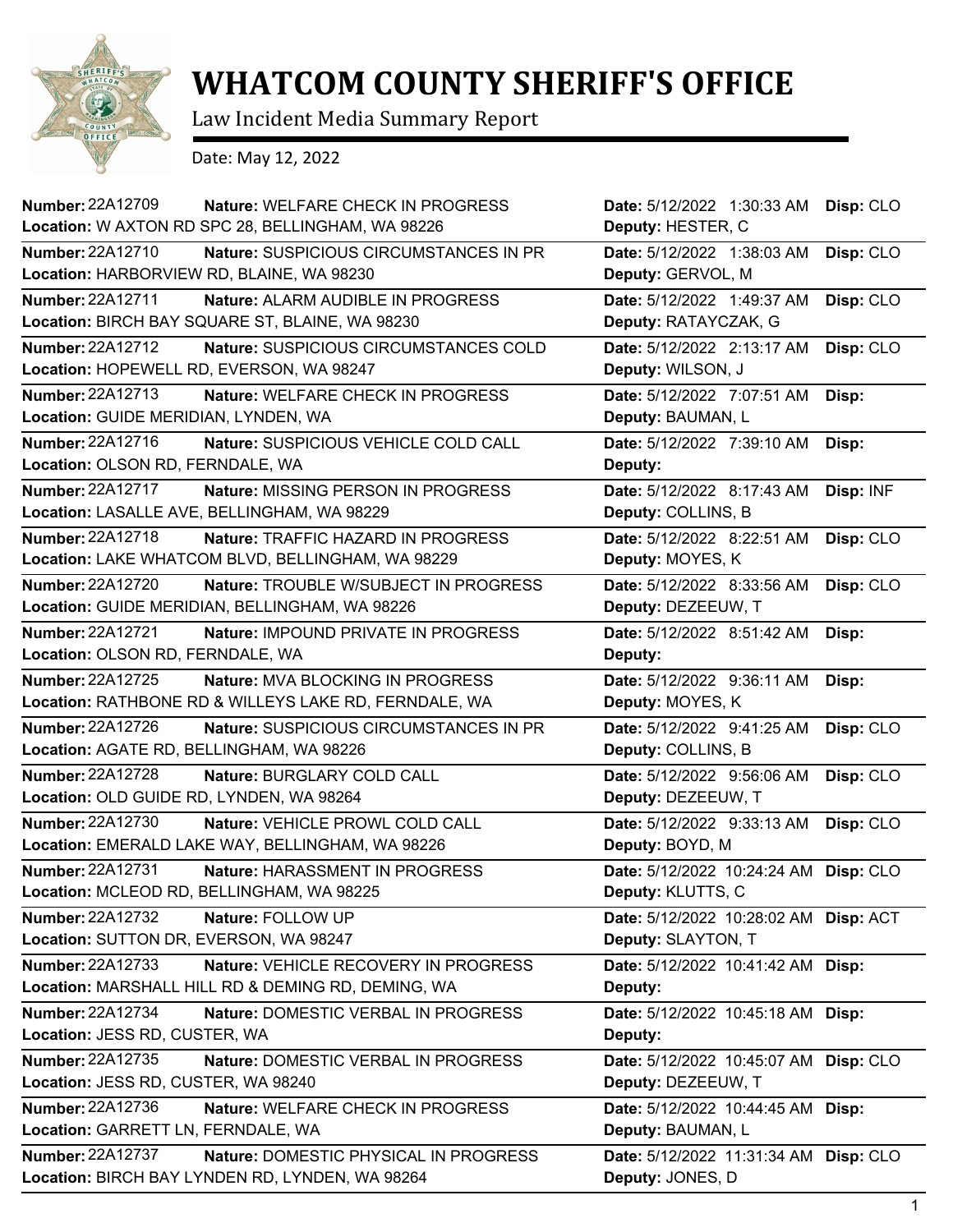|                                            | Nature: DOMESTIC VERBAL IN PROGRESS                       |         | Date: 5/12/2022 11:40:51 AM Disp: CLO |           |
|--------------------------------------------|-----------------------------------------------------------|---------|---------------------------------------|-----------|
| Location: JESS RD, CUSTER, WA 98240        |                                                           |         | Deputy: KLIX, J                       |           |
| <b>Number: 22A12741</b>                    | Nature: SUSPICIOUS PERSON COLD CALL                       |         | Date: 5/12/2022 12:42:28 PM           | Disp:     |
|                                            | Location: ASHBURY CT & DEAD EN, BLAINE, WA                |         | Deputy: JONES, D                      |           |
| <b>Number: 22A12742</b>                    | Nature: FOLLOW UP                                         |         | Date: 5/12/2022 12:51:02 PM Disp:     |           |
| Location: W AXTON RD, BELLINGHAM, WA       |                                                           |         | Deputy: BAKER, J                      |           |
| <b>Number: 22A12743</b>                    | Nature: VEHICLE PROWL COLD CALL                           |         | Date: 5/12/2022 12:59:45 PM           | Disp: CLO |
| Location: MARINE DR, BELLINGHAM, WA 98225  |                                                           |         | Deputy: KLUTTS, C                     |           |
| <b>Number: 22A12744</b>                    | Nature: ALARM AUDIBLE IN PROGRESS                         |         | Date: 5/12/2022 1:27:57 PM            | Disp: CLO |
| Location: KELLY RD, BELLINGHAM, WA 98226   |                                                           |         | Deputy: COLLINS, B                    |           |
| Number: 22A12745                           | Nature: FRAUD COLD CALL                                   |         | Date: 5/12/2022 1:30:44 PM            | Disp: CLO |
| Location: ZANDER DR, BELLINGHAM, WA 98226  |                                                           |         | Deputy: COLLINS, B                    |           |
| Number: 22A12747                           | Nature: MESSAGE DELIVERY IN PROGRESS                      |         | Date: 5/12/2022 2:07:28 PM            | Disp:     |
| Location: W BADGER RD, CUSTER, WA          |                                                           |         | Deputy: VANDERVEEN, T                 |           |
| Number: 22A12748                           | Nature: TRAFFIC HAZARD IN PROGRESS                        |         | Date: 5/12/2022 2:09:05 PM            | Disp:     |
|                                            | Location: HINKLEY ST & MORGAN DR, BLAINE, WA              |         | Deputy: JONES, D                      |           |
| <b>Number: 22A12749</b>                    | Nature: VEHICLE RECOVERY IN PROGRESS                      |         | Date: 5/12/2022 2:12:44 PM            | Disp: CAA |
|                                            | Location: VALLEY CT & SHAMROCK RD, MAPLE FALLS, WA        |         | Deputy: VANDYKEN, B                   |           |
| Arrested: KELLEMS, WILLIAM B.              |                                                           | Age: 27 |                                       |           |
|                                            | <b>Offenses: Possession, Stolen Vehicle</b>               |         |                                       |           |
| <b>Number: 22A12750</b>                    | Nature: VEHICLE RECOVERY IN PROGRESS                      |         | Date: 5/12/2022 2:20:48 PM            | Disp:     |
|                                            | Location: VALLEY CT & SHAMROCK RD, MAPLE FALLS, WA        |         | Deputy:                               |           |
| <b>Number: 22A12752</b>                    | Nature: MVA BLOCKING IN PROGRESS                          |         | Date: 5/12/2022 2:48:53 PM            | Disp: CLO |
|                                            | Location: W AXTON RD & NORTHWEST DR, BELLINGHAM, WA 98226 |         | Deputy: VANDYKE, F                    |           |
| <b>Number: 22A12753</b>                    | <b>Nature: MVA NON BLKING/NON INJURY IN P</b>             |         | Date: 5/12/2022 2:49:14 PM            | Disp:     |
|                                            | Location: W AXTON RD & NORTHWEST DR, FERNDALE, WA         |         | Deputy:                               |           |
| Number: 22A12754                           | Nature: MVA NON BLKING/NON INJURY IN P                    |         | Date: 5/12/2022 2:57:42 PM            | Disp:     |
|                                            | Location: E LAUREL RD & GUIDE MERIDIAN, BELLINGHAM, WA    |         | Deputy: INGERMANN, N                  |           |
| Number: 22A12755                           | Nature: HIT AND RUN IN PROGRESS                           |         | Date: 5/12/2022 3:06:07 PM            | Disp:     |
| Location: MITCHELL RD, DEMING, WA          |                                                           |         | Deputy: WRIGHT, M                     |           |
|                                            |                                                           |         |                                       |           |
| Number: 22A12756                           | Nature: MISSING PERSON IN PROGRESS                        |         | Date: 5/12/2022 3:21:02 PM            | Disp: CLO |
| Location: KAAS RD, FERNDALE, WA 98248      |                                                           |         | Deputy: MELLEMA, S                    |           |
| <b>Number: 22A12757</b>                    | Nature: WELFARE CHECK IN PROGRESS                         |         | Date: 5/12/2022 3:21:53 PM            | Disp: CLO |
| Location: E POLE RD, LYNDEN, WA 98264      |                                                           |         | Deputy: INGERMANN, N                  |           |
| Number: 22A12758                           | Nature: ASSIST CITIZEN IN PROGRESS                        |         | Date: 5/12/2022 3:38:23 PM            | Disp: CLO |
| Location: GUIDE MERIDIAN, LYNDEN, WA 98264 |                                                           |         | Deputy: INGERMANN, N                  |           |
| Number: 22A12759                           | Nature: ASSIST AGENCY COLD CALL                           |         | Date: 5/12/2022 3:44:37 PM            | Disp: CLO |
| Location: KWINA RD, BELLINGHAM, WA 98226   |                                                           |         | Deputy: VANDYKE, F                    |           |
| Number: 22A12761                           | Nature: WATCH FOR IN PROGRESS                             |         | Date: 5/12/2022 4:22:12 PM            | Disp:     |
|                                            | Location: PACIFIC HW & SMITH RD, FERNDALE, WA             |         | Deputy:                               |           |
| Number: 22A12762                           | Nature: MENTAL IN PROGRESS                                |         | Date: 5/12/2022 4:31:48 PM            | Disp:     |
| Location: GRAND AV, BELLINGHAM, WA         |                                                           |         | Deputy: HEINRICH, C                   |           |
| Number: 22A12763                           | Nature: HIT AND RUN IN PROGRESS                           |         | Date: 5/12/2022 4:47:13 PM            | Disp:     |
| Location: DEMING RD, DEMING, WA            |                                                           |         | Deputy: WRIGHT, M                     |           |
| Number: 22A12764                           | Nature: BURGLARY COLD CALL                                |         | Date: 5/12/2022 4:49:31 PM            | Disp: CLO |
|                                            | Location: NORTHWEST DR, BELLINGHAM, WA 98226              |         | Deputy: KARB, J                       |           |
| <b>Number: 22A12765</b>                    | Nature: FRAUD COLD CALL                                   |         | Date: 5/12/2022 4:50:08 PM            | Disp:     |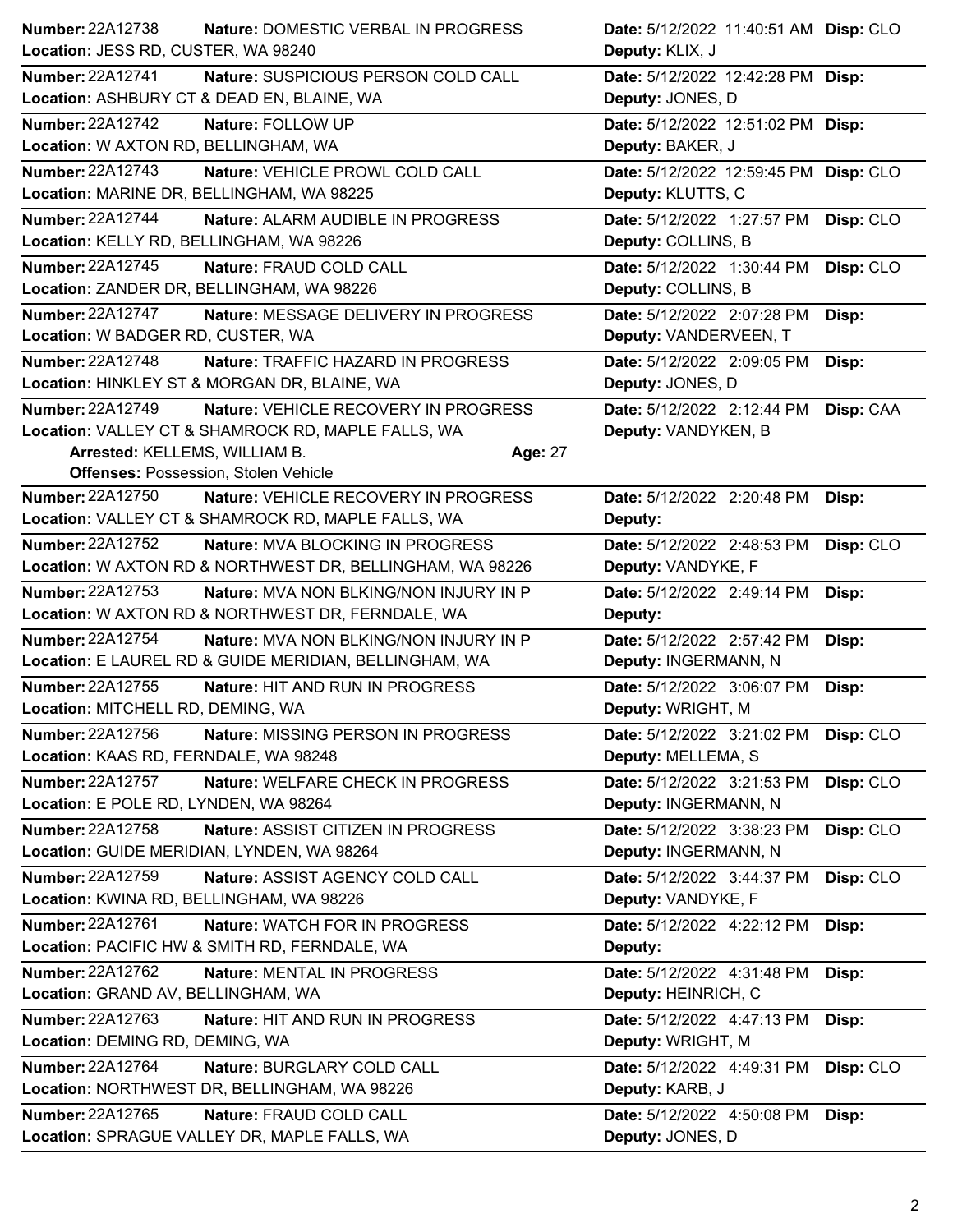| Number: 22A12766                                   | <b>Nature: SERVE PAPERS IN PROGRESS</b>                  | Date: 5/12/2022 4:55:56 PM                       | Disp: CLO |
|----------------------------------------------------|----------------------------------------------------------|--------------------------------------------------|-----------|
| Location: BENNETT DR, BELLINGHAM, WA 98225         |                                                          | Deputy: KARB, J                                  |           |
| <b>Number: 22A12767</b>                            | Nature: REFER TO WSP IN PROGRESS                         | Date: 5/12/2022 4:56:38 PM                       | Disp:     |
| Location: SB I5 AT & MP 24, WA                     |                                                          | Deputy:                                          |           |
| Number: 22A12769                                   | Nature: THEFT COLD CALL                                  | Date: 5/12/2022 4:58:21 PM                       | Disp: CLO |
| Location: MT BAKER HWY, DEMING, WA 98244           |                                                          | Deputy: BROWN, E                                 |           |
| <b>Number: 22A12771</b>                            | Nature: HIT AND RUN IN PROGRESS                          | Date: 5/12/2022 5:00:14 PM                       | Disp:     |
| Location: HANNEGAN RD, LYNDEN, WA                  |                                                          | Deputy:                                          |           |
| <b>Number: 22A12772</b>                            | Nature: MVA BLOCKING IN PROGRESS                         | Date: 5/12/2022 5:00:48 PM                       | Disp:     |
| Location: HANNEGAN RD & WISER LAKE RD, LYNDEN, WA  |                                                          | Deputy:                                          |           |
| Number: 22A12773                                   | Nature: WELFARE CHECK IN PROGRESS                        | Date: 5/12/2022 5:11:59 PM                       | Disp:     |
| Location: E SMITH RD, BELLINGHAM, WA               |                                                          | Deputy: WRIGHT, M                                |           |
| <b>Number: 22A12774</b>                            | Nature: HANGUP (911) IN PROGRESS                         | Date: 5/12/2022 5:13:30 PM                       | Disp:     |
| Location: ALDERSON RD, BLAINE, WA                  |                                                          | Deputy:                                          |           |
| Number: 22A12775                                   | Nature: BURGLARY COLD CALL                               | Date: 5/12/2022 5:13:26 PM                       | Disp:     |
| Location: ALDERWOOD AV, BELLINGHAM, WA             |                                                          | Deputy:                                          |           |
| Number: 22A12776                                   | Nature: WELFARE CHECK IN PROGRESS                        | Date: 5/12/2022 5:23:48 PM                       | Disp:     |
| Location: E SMITH RD & HANNEGAN RD, BELLINGHAM, WA |                                                          | Deputy: WRIGHT, M                                |           |
| <b>Number: 22A12777</b>                            | Nature: WELFARE CHECK IN PROGRESS                        | Date: 5/12/2022 5:22:28 PM                       | Disp:     |
| Location: SUNBURST DR, BLAINE, WA                  |                                                          | Deputy:                                          |           |
| <b>Number: 22A12778</b>                            | Nature: MESSAGE DELIVERY IN PROGRESS                     | Date: 5/12/2022 5:33:14 PM                       | Disp: CLO |
| Location: PELTIER DR, POINT ROBERTS, WA 98281      |                                                          | Deputy: JONES, D                                 |           |
| Number: 22A12779                                   | Nature: WELFARE CHECK IN PROGRESS                        | Date: 5/12/2022 5:39:04 PM                       | Disp:     |
| Location: E SMITH RD & STARRY RD, BELLINGHAM, WA   |                                                          | Deputy:                                          |           |
| <b>Number: 22A12781</b>                            | Nature: SUBJECT W/WEAPON IN PROGRESS                     | Date: 5/12/2022 5:42:47 PM                       | Disp:     |
| Location: ROEDER AV, BELLINGHAM, WA                |                                                          | Deputy: WRIGHT, M                                |           |
| Number: 22A12782                                   | Nature: MVA BLOCKING IN PROGRESS                         | Date: 5/12/2022 6:25:34 PM                       | Disp: CLO |
| Location: BRITTON RD, BELLINGHAM, WA 98226         |                                                          | Deputy: ASSINK, G                                |           |
| <b>Number: 22A12783</b>                            | Nature: ALARM AUDIBLE IN PROGRESS                        | Date: 5/12/2022 6:26:59 PM                       | Disp: CLO |
| Location: CORONADO LN, BELLINGHAM, WA 98229        |                                                          | Deputy: KARB, J                                  |           |
| <b>Number: 22A12784</b>                            | Nature: WELFARE CHECK IN PROGRESS                        | Date: 5/12/2022 6:45:16 PM                       | Disp:     |
| Location: E SMITH RD & HANNEGAN RD, BELLINGHAM, WA |                                                          | Deputy: WRIGHT, M                                |           |
| Number: 22A12785                                   | Nature: SUSPICIOUS VEHICLE IN PROGRESS                   | Date: 5/12/2022 7:05:19 PM                       | Disp: CLO |
| Location: KELLY RD, BELLINGHAM, WA 98226           |                                                          | Deputy: WRIGHT, M                                |           |
| Number: 22A12788                                   | Nature: REFER TO WSP IN PROGRESS                         | Date: 5/12/2022 7:11:13 PM                       | Disp:     |
| Location: MT BAKER HW & SAND RD, WA                |                                                          | Deputy:                                          |           |
| <b>Number: 22A12790</b>                            | Nature: DOMESTIC ORDER VIOL IN PROGRES                   | Date: 5/12/2022 7:37:11 PM                       | Disp: CLO |
| Location: SEAFAIR DR, BLAINE, WA 98230             |                                                          | Deputy: MELLEMA, S                               |           |
| <b>Number: 22A12791</b>                            | Nature: SUSPICIOUS VEHICLE IN PROGRESS                   | Date: 5/12/2022 7:43:18 PM                       | Disp:     |
| Location: KELLY RD, BELLINGHAM, WA                 |                                                          | Deputy:                                          |           |
| <b>Number: 22A12793</b>                            | Nature: MENTAL IN PROGRESS                               | Date: 5/12/2022 8:26:47 PM                       | Disp: CLO |
| Location: COMOX RD, BLAINE, WA 98230               |                                                          | Deputy: WILSON, J                                |           |
| Number: 22A12794                                   | Nature: MENTAL IN PROGRESS                               | Date: 5/12/2022 8:31:28 PM                       | Disp:     |
| Location: BIRCH BAY LYNDEN RD, BLAINE, WA          |                                                          | Deputy:                                          |           |
| <b>Number: 22A12795</b>                            | Nature: WELFARE CHECK IN PROGRESS                        | Date: 5/12/2022 8:36:39 PM                       |           |
| Location: LOOMIS TRAIL RD, BLAINE, WA              |                                                          | Deputy: WRIGHT, M                                | Disp:     |
| <b>Number: 22A12797</b>                            | Nature: WELFARE CHECK IN PROGRESS                        |                                                  |           |
|                                                    | Location: E SMITH RD & HANNEGAN RD, BELLINGHAM, WA 98226 | Date: 5/12/2022 9:01:41 PM<br>Deputy: HAGGITH, J | Disp: CLO |
|                                                    |                                                          |                                                  |           |